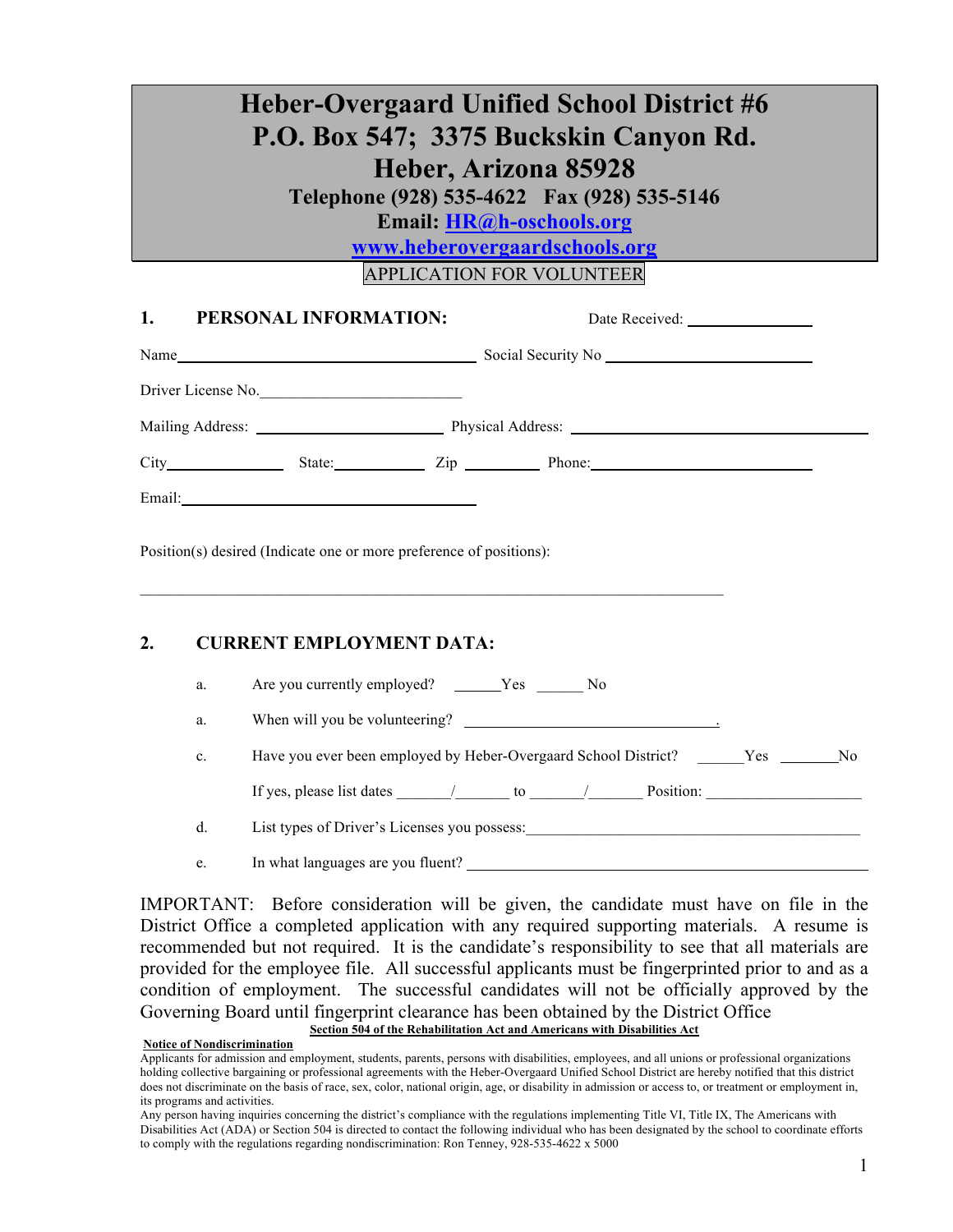### **3. RELEVANT EXPERIENCE:**

Provide information about your experience relating to the area for which you are volunteering. Please list complete information. The district reserves the right to contact your current and former employers.

| Pertinent<br>Dates: | Brief description | References if possible |
|---------------------|-------------------|------------------------|
| From:               |                   |                        |
| To:                 |                   |                        |
| From:               |                   |                        |
| To:                 |                   |                        |
| From: $1$           |                   |                        |
| To:                 |                   |                        |
| From: $/$ /         |                   |                        |
| To:                 |                   |                        |

## **4. EDUCATION AND PROFESSIONAL TRAINING:**

List schools attended and special training received.

|                         | Location | Dates    | Year      | Degree/<br>Certificate | Major/ | Grade            |
|-------------------------|----------|----------|-----------|------------------------|--------|------------------|
|                         |          | Attended | Graduated |                        | Minor  | Point<br>Average |
| High School             |          |          |           |                        |        |                  |
| College/Trade<br>School |          |          |           |                        |        |                  |
| Other                   |          |          |           |                        |        |                  |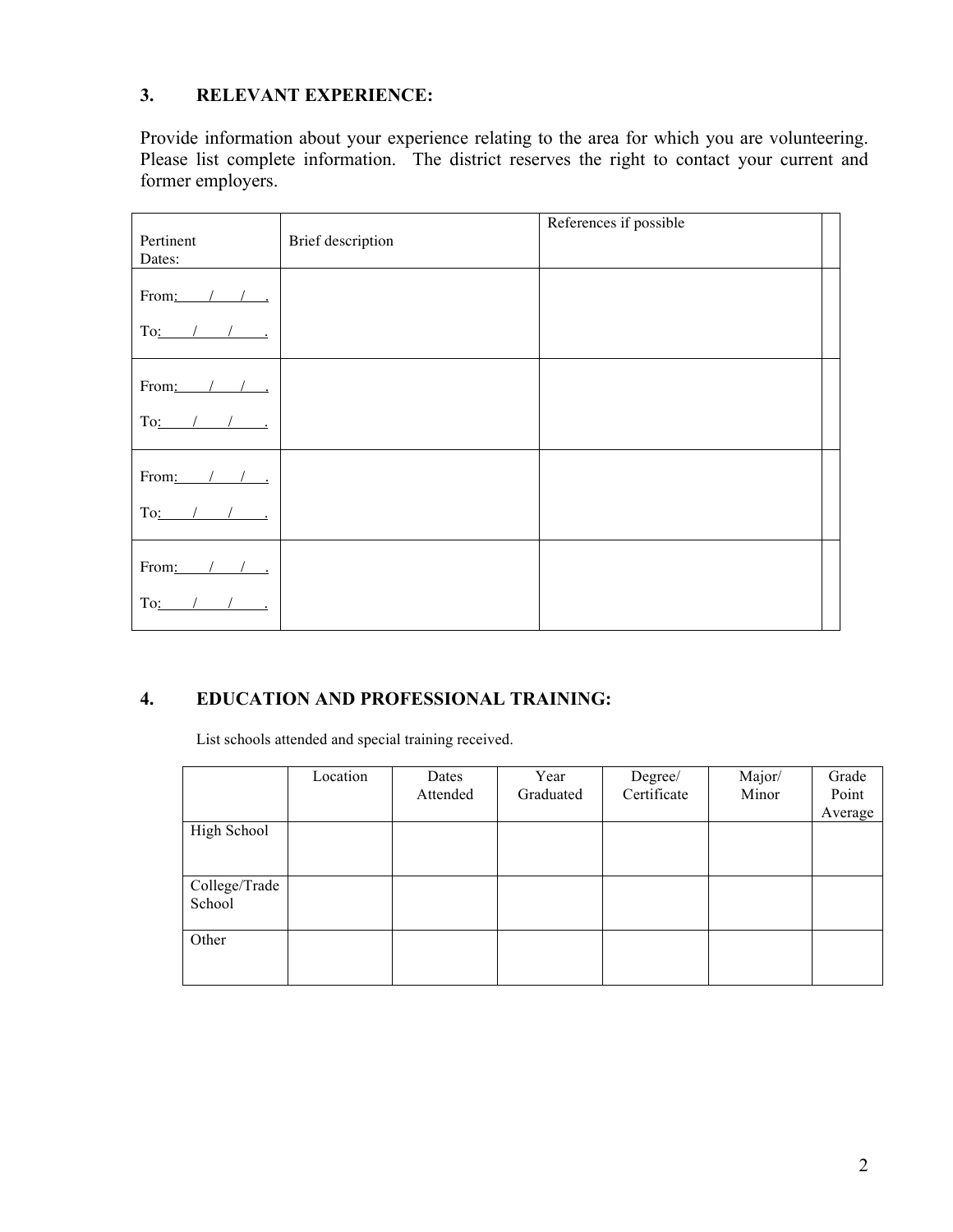In your own words **and in your own handwriting**, please provide in the area below a brief explanation of why you would like to volunteer with the Heber-Overgaard Unified School District.

#### **5. PERSONAL AND PROFESSIONAL REFERENCES:**

List the names of persons who are familiar with your character, personality, aptitudes and work habits. Do not include relatives on this list of references.

| Name | <b>Relationship to</b><br>Applicant | <b>Address</b><br>(if known) | <b>Phone Number</b> |
|------|-------------------------------------|------------------------------|---------------------|
|      |                                     |                              |                     |
|      |                                     |                              |                     |
|      |                                     |                              |                     |
|      |                                     |                              |                     |
|      |                                     |                              |                     |
|      |                                     |                              |                     |

#### **6. ACKNOWLEDGEMENT OF APPLICANT:**

I certify that every answer and statement I have provided on and accompanying this application is complete, truthful, and current. I understand and agree that:

- a. If any information is omitted from or not completed on this application, or if any false information is furnished, the District may reject my application.
- b. If any false information is furnished, I will be ineligible for any future consideration and may be subject to criminal prosecution.

I authorize investigation of all statements on this application form and other material provided as part of my application for this position.

Applicant Signature Date

Please email, mail, or deliver this application and all related materials to: Office of the Superintendent Heber-Overgaard Unified School District No. 6 P.O. Box 547; 3375 Buckskin Canyon Rd. Heber, Arizona 85928 Phone (928) 535-4622 FAX (928) 535-5146 Email: HR@h-o.k12.az.us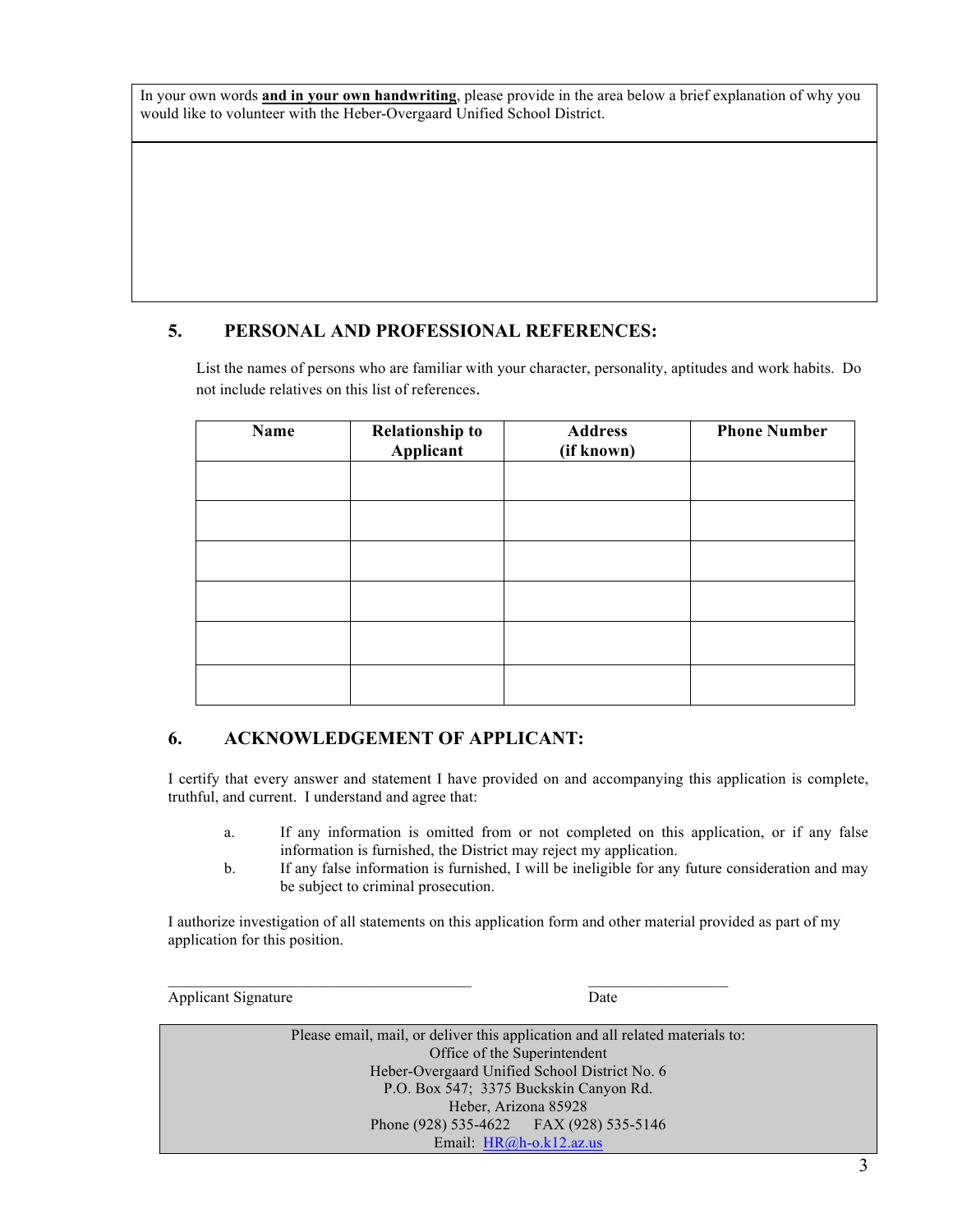#### **7. BACKGROUND CHECK AND INFORMATION:**

Due to the responsibility the Heber-Overgaard Unified School District No. 6 has to its children and community, the following information is required from all applicants and employees regarding convictions.\* A record of conviction does not disqualify an applicant from consideration; however, failure to provide complete and accurate information may cause disqualification from consideration for employment, may be cause for dismissal if employed, and may result in prosecution for filing false information with a public agency. Applicants and employees must report any convictions that occur subsequent to the time they initially complete this form. Questions regarding this information should be directed to the Superintendent's office. Please read carefully and answer each question legibly.

\*CONVICTION means the final judgment on a verdict or a finding of guilty, a plea of guilty, or a plea of nolo contendere, in any state or federal court of competent jurisdiction in a criminal case, regardless of whether an appeal is pending or could be taken. Conviction does not include a final judgment that has been expunged by pardon, reversed, set aside, or otherwise rendered invalid.

\*\*Please note that prior to hiring, you must submit a notarized statement attesting to the fact that you are not now awaiting trial on, or have ever been convicted of, or admitted in open court or pursuant to a plea agreement, committing any of the crimes listed in ARS 15-512D and ARS 13-604.01. In conjunction with this, you will submit fingerprints for a background check.

| ***ARS 13-604.01                                                                                                                                                                                                                                                                                                                                                                                                                                                                                                                                                                                                                    | ARS 15-512D                                                                                                                                                                                                                                                                                                                                                                                                                                                                                                                                                                                                                                                                                                                                                                                                                                                                                                                                                                                                                                                                                                                                           |                                              |
|-------------------------------------------------------------------------------------------------------------------------------------------------------------------------------------------------------------------------------------------------------------------------------------------------------------------------------------------------------------------------------------------------------------------------------------------------------------------------------------------------------------------------------------------------------------------------------------------------------------------------------------|-------------------------------------------------------------------------------------------------------------------------------------------------------------------------------------------------------------------------------------------------------------------------------------------------------------------------------------------------------------------------------------------------------------------------------------------------------------------------------------------------------------------------------------------------------------------------------------------------------------------------------------------------------------------------------------------------------------------------------------------------------------------------------------------------------------------------------------------------------------------------------------------------------------------------------------------------------------------------------------------------------------------------------------------------------------------------------------------------------------------------------------------------------|----------------------------------------------|
| Prohibits any of the following with a minor under<br>The age of 15:<br>Second degree murder<br>1.<br>2.<br>Aggravated assault resulting in serious<br>physical injury or committed by the use of a<br>deadly weapon or dangerous instrument<br>3.<br>Sexual assault<br>Molestation of a child<br>4.<br>Sexual contact with a minor<br>5.<br>6.<br>Commercial sexual exploitation of a minor<br>7.<br>Child abuse as defined in ARS 13-3623.B.1<br>8.<br>Kidnapping<br>9.<br>Sexual abuse<br>Taking a child for the purpose of prostitution<br>10.<br>Child prostitution<br>11.<br>Involving or using minors in drug offenses<br>12. | 12. Misdemeanor offenses<br>Sexual abuse of a minor<br>1.<br>2.<br>of the possession or<br>Incest<br>3 <sub>1</sub><br>First or second degree murder<br>use of marijuana or<br>dangerous drugs<br>4.<br>Kidnapping<br>5.<br>13. Burglary in the first degree<br>Arson<br>14. Burglary in the second or<br>Sexual assault<br>6.<br>7.<br>Sexual exploitation of a minor<br>third degree<br>15. Aggravated or armed robbery<br>8.<br>Felony offenses involving<br>contributing to the delinquency<br>16. Robbery<br>17. A dangerous crime against<br>of a minor<br>Commercial exploitation of a minor<br>children as per ARS 13-604.1<br>9.<br>10. Felony offenses involving sale,<br>18. Child abuse<br>distribution, or transportation of,<br>19. Sexual conduct with a minor<br>offer to sell, transport or distribute<br>20. Molestation of a child<br>marijuana or dangerous or<br>21. Voluntary manslaughter<br>narcotic drugs<br>22. Aggravated assault<br>11. Felony offenses involving the<br>23. Assault<br>possession or use of marijuana,<br>24. Exploitation of minors<br>dangerous drugs, or narcotic<br>involving drug offenses<br>drugs |                                              |
| Name: $\frac{1}{\sqrt{1-\frac{1}{2}}\cdot\frac{1}{\sqrt{1-\frac{1}{2}}}}$                                                                                                                                                                                                                                                                                                                                                                                                                                                                                                                                                           | Social Security Number                                                                                                                                                                                                                                                                                                                                                                                                                                                                                                                                                                                                                                                                                                                                                                                                                                                                                                                                                                                                                                                                                                                                |                                              |
| First<br>Last                                                                                                                                                                                                                                                                                                                                                                                                                                                                                                                                                                                                                       | Middle                                                                                                                                                                                                                                                                                                                                                                                                                                                                                                                                                                                                                                                                                                                                                                                                                                                                                                                                                                                                                                                                                                                                                |                                              |
| Other names used:                                                                                                                                                                                                                                                                                                                                                                                                                                                                                                                                                                                                                   | Dates used:<br><u> 1989 - Johann Stein, mars an deus Amerikaansk kommunister (</u>                                                                                                                                                                                                                                                                                                                                                                                                                                                                                                                                                                                                                                                                                                                                                                                                                                                                                                                                                                                                                                                                    |                                              |
| 1.<br>Have you ever been convicted of a minor offense other than traffic<br>2.<br>Have you ever been convicted of a felony?**<br>3.<br>Are you awaiting trial on a felony charge?<br>Have you ever been convicted of a sex or drug related offense?<br>4.<br>5.                                                                                                                                                                                                                                                                                                                                                                     | violations? (A DUI conviction is not considered a minor traffic offense)<br>Yes<br>Yes<br>Yes<br>Yes                                                                                                                                                                                                                                                                                                                                                                                                                                                                                                                                                                                                                                                                                                                                                                                                                                                                                                                                                                                                                                                  | N <sub>0</sub><br>N <sub>o</sub><br>No<br>No |
| Have you ever admitted to or been convicted of a dangerous crime<br>against children as defined by ARS 13-604.01***                                                                                                                                                                                                                                                                                                                                                                                                                                                                                                                 | Yes                                                                                                                                                                                                                                                                                                                                                                                                                                                                                                                                                                                                                                                                                                                                                                                                                                                                                                                                                                                                                                                                                                                                                   | N <sub>0</sub>                               |

#### The crimes required to be disclosed on the affidavit are:

**IF YOU ANSWERED "YES" TO ANY OF THE ABOVE QUESTIONS, 1 THROUGH 5, PLEASE COMPLETE THE "APPLICATION SUPPLEMENTAL CONVICTION INFORMATION" ON THE NEXT PAGE.**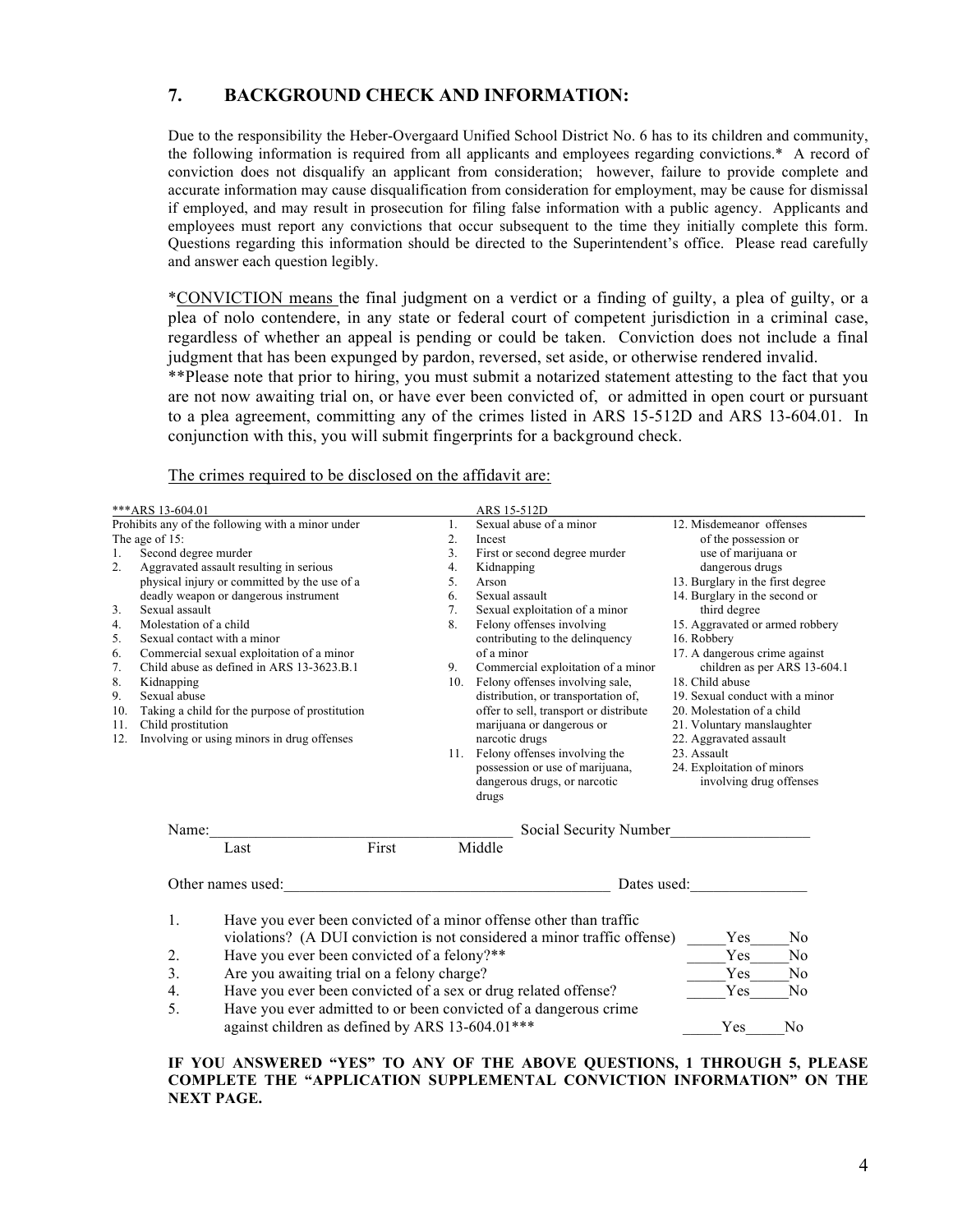# **APPLICATION SUPPLEMENTAL CONVICTION INFORMATION**

(the following information will be retained in the district office and not available to other personnel in the district)

|                                                                                              |              | <b>CONVICTION INFORMATION</b> |                            |  |
|----------------------------------------------------------------------------------------------|--------------|-------------------------------|----------------------------|--|
| <b>Conviction Charge</b>                                                                     |              | <b>Date of Conviction</b>     | <b>Court of Conviction</b> |  |
|                                                                                              |              |                               |                            |  |
| <b>City</b>                                                                                  | <b>State</b> | <b>Amount of Fine</b>         | <b>Length of Jail Term</b> |  |
|                                                                                              |              |                               |                            |  |
| <b>Remarks</b>                                                                               |              |                               |                            |  |
|                                                                                              |              |                               |                            |  |
| <b>Length and Term of Probation</b>                                                          |              |                               |                            |  |
|                                                                                              |              |                               |                            |  |
|                                                                                              |              |                               |                            |  |
|                                                                                              |              |                               |                            |  |
| **If you have more than one reportable offense, copy this sheet to provide the information** |              |                               |                            |  |

**8..** Is there any other information, not required by this application, that you should disclose to the District so that it may accurately evaluate your fitness to work in a position of public trust with minor students? (If you are uncertain as to the relevance or necessity to disclose a matter, trait, etc., disclose and the District will determine whether the information is pertinent.)

#### **IF YOU ANSWERED "YES" TO QUESTION 6, PLEASE FULLY EXPLAIN THE ANSWER ON AN ATTACHED, SEPARATE PIECE OF PAPER.**

Under penalty of prosecution and dismissal, I hereby certify that the information presented on this application and supporting material is true, accurate, and complete. I authorize the investigation of all statements contained herein and understand that any document relevant to this information may be reviewed by the agents of the Heber-Overgaard Unified School District No. 6.

I authorize the Heber-Overgaard Unified School District No. 6 to make reference checks prior to employment, and I will execute documents to facilitate this investigation. I understand that my employment is not finalized until the background investigation has been completed and the Governing Board has officially approved my employment. I understand that misrepresentation or omission of pertinent facts may be cause for dismissal.

**Applicant Signature Date**